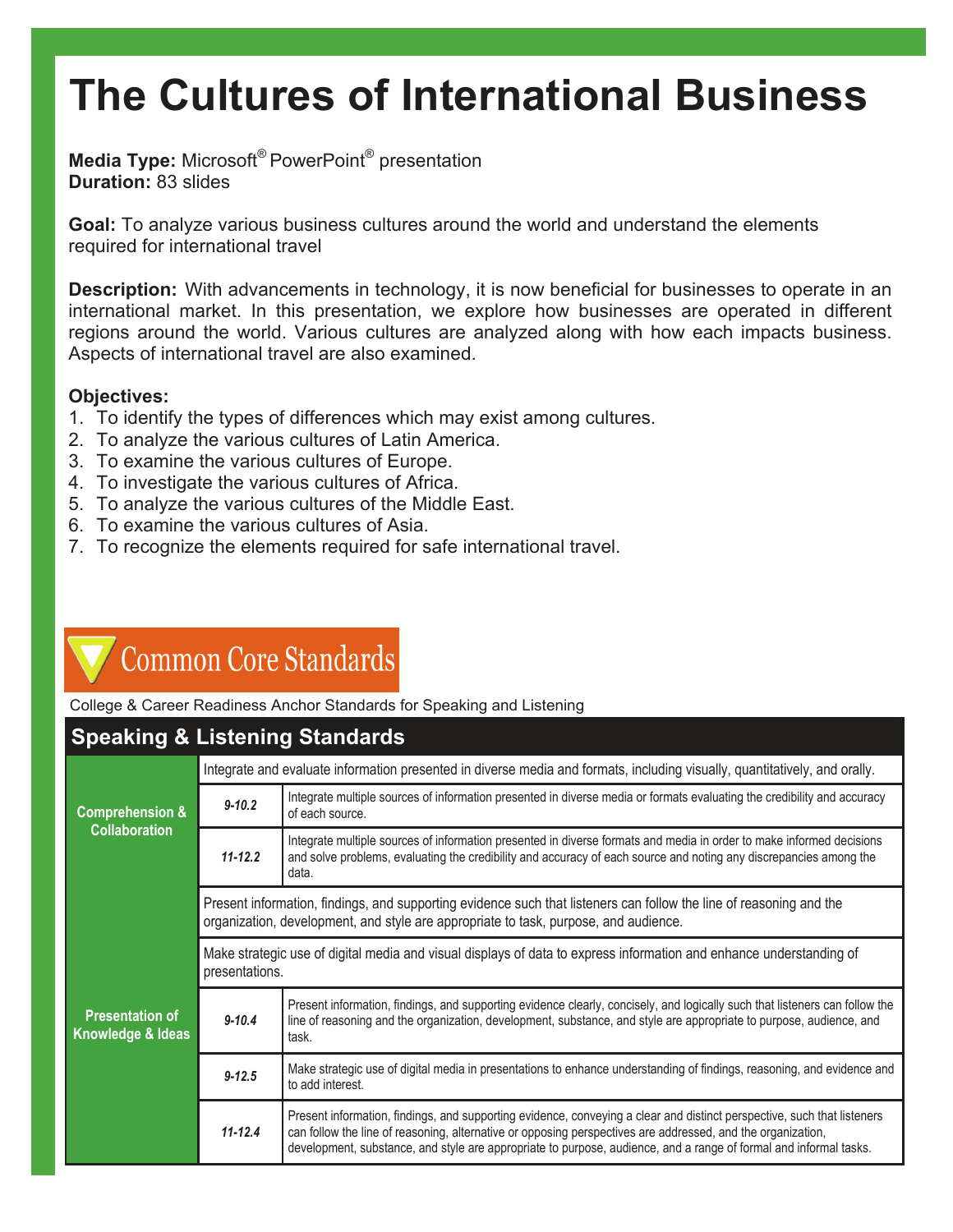# **The Cultures of International Business**

### **Common Core Standards**

College & Career Readiness Anchor Standards for Writing

### **Writing Standards**

|                                                    | Write informative/explanatory texts to examine and convey complex ideas and information clearly and accurately through the<br>effective selection, organization, and analysis of content. |                                                                                                                                                                                                                                                                                                                                                                                                                       |  |
|----------------------------------------------------|-------------------------------------------------------------------------------------------------------------------------------------------------------------------------------------------|-----------------------------------------------------------------------------------------------------------------------------------------------------------------------------------------------------------------------------------------------------------------------------------------------------------------------------------------------------------------------------------------------------------------------|--|
| <b>Text Types &amp;</b><br><b>Purposes</b>         | $9 - 10.2$                                                                                                                                                                                | Write informative/explanatory texts to examine and convey complex ideas, concepts, and information clearly and<br>accurately through the effective selection, organization, and analysis of content.                                                                                                                                                                                                                  |  |
|                                                    | $11 - 12.2$                                                                                                                                                                               | Write informative/explanatory texts to examine and convey complex ideas, concepts, and information clearly and<br>accurately through the effective selection, organization, and analysis of content.                                                                                                                                                                                                                  |  |
| <b>Research to Build</b><br>& Present<br>Knowledge | Conduct short as well as more sustained research projects based on focused questions, demonstrating understanding of the<br>subject under investigation.                                  |                                                                                                                                                                                                                                                                                                                                                                                                                       |  |
|                                                    | Gather relevant information from multiple print and digital sources, assess the credibility and accuracy of each source, and<br>integrate the information while avoiding plagiarism.      |                                                                                                                                                                                                                                                                                                                                                                                                                       |  |
|                                                    | $9 - 12.7$                                                                                                                                                                                | Conduct short as well as more sustained research projects to answer a question or solve a problem; narrow or broaden<br>the inquiry when appropriate; synthesize multiple sources on the subject, demonstrating understanding of the subject<br>under investigation.                                                                                                                                                  |  |
|                                                    | $9 - 10.8$                                                                                                                                                                                | Gather relevant information from multiple authoritative print and digital sources, using advanced searches effectively;<br>assess the usefulness of each source in answering the research question; integrate information into the text selectively to<br>maintain the flow of ideas, avoiding plagiarism and following a standard format for citation.                                                               |  |
|                                                    | $11 - 12.8$                                                                                                                                                                               | Gather relevant information from multiple authoritative print and digital sources, using advanced searches effectively;<br>assess the strengths and limitations of each source in terms of the task, purpose, and audience; integrate information into<br>the text selectively to maintain the flow of ideas, avoiding plagiarism and overreliance on any one source and following a<br>standard format for citation. |  |

### Business Management & Administration Career Cluster (BM)

| <b>Cluster</b>                                          | <b>Standard</b>                                                                                    |
|---------------------------------------------------------|----------------------------------------------------------------------------------------------------|
| General Management<br><b>Career Pathway</b><br>(BM-MGT) | Employ and manage techniques, strategies and systems to enhance business relationships.            |
|                                                         | Plan, monitor and manage day-to-day business activities to sustain continued business functioning. |

### Hospitality & Tourism Career Cluster (HT)

| <b>Cluster</b>                                         | <b>Standard</b>                                                                 |
|--------------------------------------------------------|---------------------------------------------------------------------------------|
| Travel & Tourism<br><b>Career Pathway</b><br>$(HT-TT)$ | Analyze cultural diversity factors to enhance travel planning.                  |
|                                                        | Customize travel with diverse transportation, lodging, cruise and food options. |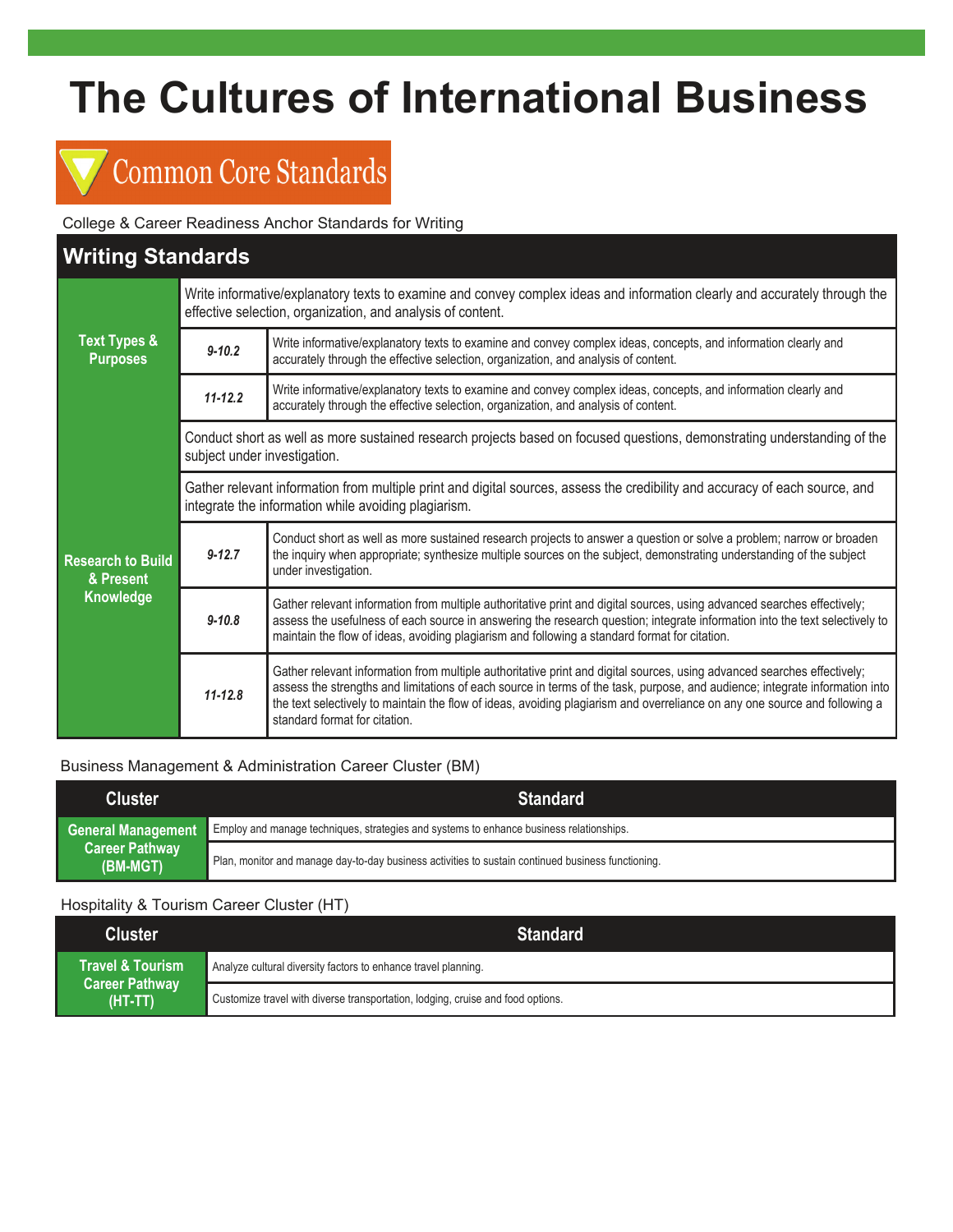## **The Cultures of International Business**



Student and Teacher Notes are available to print in outline format. You can access these documents under the "Printable Resources" section. If student licenses have been purchased, an interactive version of the Student Notes is available in the "Interactive Activities" section. If printing the full PowerPoint® is desired, you may download the file and print the handouts as needed.



*Class 1:* Hand out the *Vocabulary Handout* for students to use as references while viewing the presentation. Show the *Cultural Differences* segment of the presentation. Follow the segment with its *Assessment*. Have students complete the *United States Business Culture Activity*. Assign the *Pick a Culture Essay Project* to be completed class 4.



*Class 2:* Discuss what students learned about U.S. business culture. Ask them how they think it might differ from the business cultures of other countries. Show the *Latin America* and *Europe* segments. Follow each segment with its corresponding *Assessment*. Have students complete the first half of the *Cultures of International Business Table Activity*.





*Class 4:* Discuss what surprised students about the cultures of Africa and the Middle East. Show the *Asia* segment. Follow the segment with its *Assessment*.

*Class 5:* Have students complete the Asia row of the *Cultures of International Business Table Activity* and get in groups to compare and contrast all six cultures. Have students choose between the

*Culture Presentation Project* and the *Business Culture Skit Project* to be turned in on class 7. Students should turn in the *Pick a Culture Essay Project*.



*Class 6:* Begin class by asking students who has been to a foreign country, and what preparation was required for their trips. Show the *International Travel* segment. Follow the segment with its *Assessment*. Have students complete the *Preparing for International Travel Activity*.

*Class 7:* Administer the *Final Assessment*. Have students present their *Culture Presentation Projects and Culture Skit Projects*.



### **World Business Culture**

http://www.worldbusinessculture.com **Global Edge** 

- http://www.globaledge.msu.edu
- **U.S. Department of State** 
	- http://www.state.gov

**Career & Technical Student Organizations** 

### **DECA**

• International Business Plan-IBP

### **FBLA**

Global Business

## **Career Connections**

Using the *Career Connections Activity*, allow students to explore the various careers associated with this lesson. See the *Activity* for more details. *If student licenses have been purchased:* Students will select the interviews to watch based on your directions. *If only a teacher license is purchased:* Show students all the career interviews and instruct them to only complete the interview form for the required number of interviews.

- iCEV50554 Lisa Teeter, Office Manager-International Sales Department, NASCO
- iCEV50545 Raymond Price III, International Vice President, Painters Union
- iCEV50149 Nikki Duncan, International Program Manager, Global Cold Chain Alliance